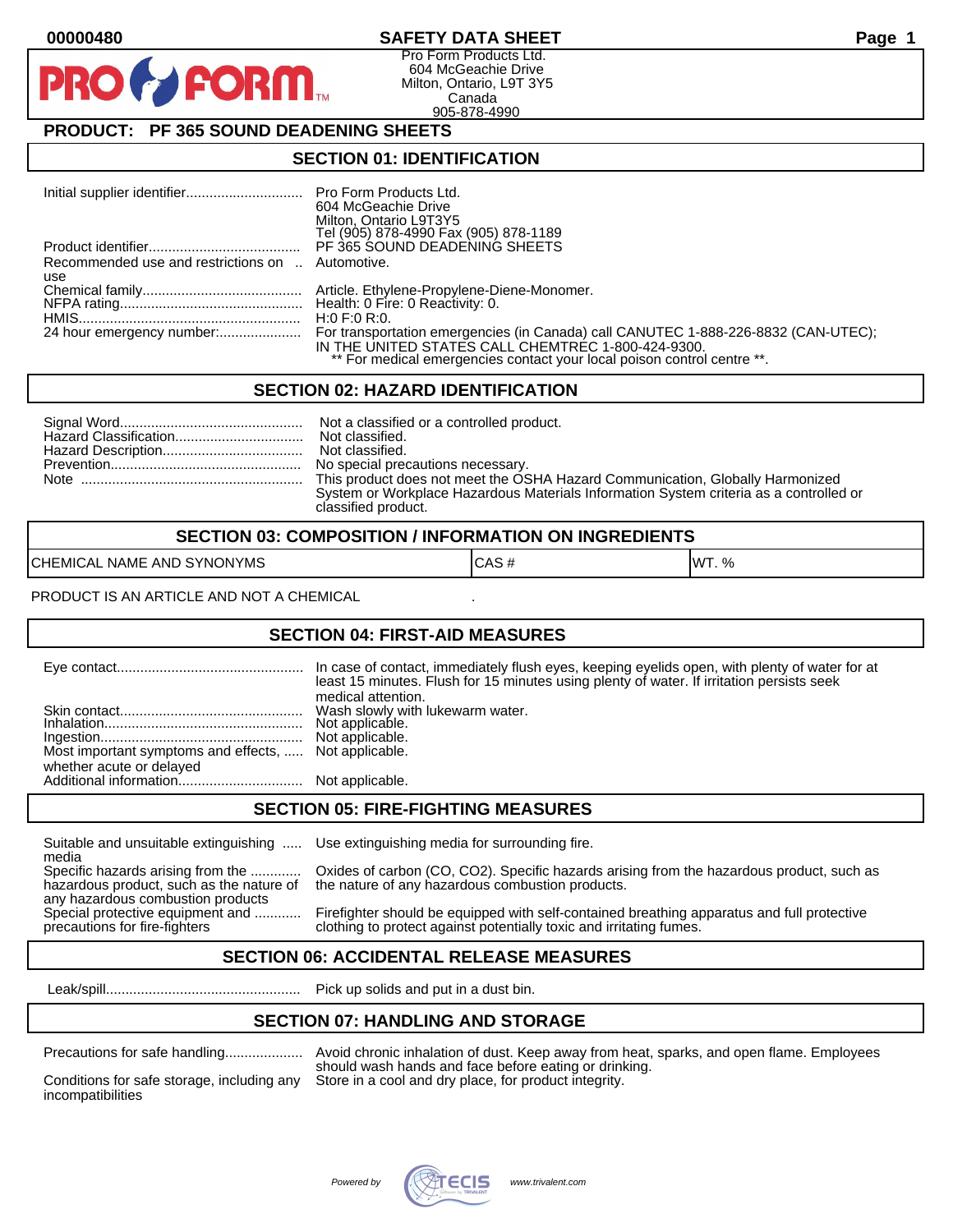**00000480 SAFETY DATA SHEET Page 2**

### **PRODUCT: PF 365 SOUND DEADENING SHEETS**

#### **SECTION 08: EXPOSURE CONTROLS / PERSONAL PROTECTION**

| <b>INGREDIENTS</b> | TWA | <b>ACGIH TLV</b><br>STEL                                                                                                                                                                            | 'PEL | <b>OSHA PEL</b><br>STEL                                                  | <b>NIOSH</b><br>IREL |
|--------------------|-----|-----------------------------------------------------------------------------------------------------------------------------------------------------------------------------------------------------|------|--------------------------------------------------------------------------|----------------------|
|                    |     | Not applicable.<br>Safety glasses.<br>Cotton or natural fibre gloves.<br>Not applicable.<br>Safety boots per local regulations.<br>Appropriate engineering controls None required under normal use. |      | Educate and train employees on the safe use and handling of the product. |                      |

### **SECTION 09: PHYSICAL AND CHEMICAL PROPERTIES**

| Appearance/Physical state                      | Sheets. Solid.        |
|------------------------------------------------|-----------------------|
|                                                | No data.              |
|                                                | Characteristic odour. |
|                                                | Not applicable.       |
| Vapour pressure (mm Hg)                        | Not applicable.       |
|                                                | Not applicable.       |
|                                                | Not applicable.       |
| Relative Density (Specific Gravity)            | $0.92$ to $0.98$ .    |
| Melting / Freezing point (deg C)               | No data.              |
|                                                | Insoluble in water.   |
| Initial boiling point / boiling range (deg C). | Not applicable.       |
|                                                | Not applicable.       |
| Flash point (deg C), method                    | Not applicable.       |
| Auto ignition temperature (deg C)              | Not available.        |
| Upper flammable limit (% vol)                  | Not applicable.       |
| Lower flammable limit (% vol)                  | No Data.              |
| Partition coefficient — n-octanol/water        | No data.              |
|                                                |                       |
|                                                |                       |

#### **SECTION 10: STABILITY AND REACTIVITY**

| Possibility of hazardous reactions                                |  |
|-------------------------------------------------------------------|--|
| Conditions to avoid, including static                             |  |
| discharge, shock or vibratioñ<br>Hazardous decomposition products |  |
|                                                                   |  |

Chemical stability...................................... Stable at normal temperatures and pressures. Hazardous polymerization will not occur. Will not occur under normal temperature and pressure. Avoid vapours if heated.

Oxides of carbon (CO,CO2).

# **SECTION 11: TOXICOLOGICAL INFORMATION**

| <b>INGREDIENTS</b><br>----- | ILC50 | LDS0 |
|-----------------------------|-------|------|
|                             |       |      |

| compound which is considered to be a possible cancer-causing agent. |
|---------------------------------------------------------------------|
|                                                                     |

## **SECTION 12: ECOLOGICAL INFORMATION**

Persistence and degradability................... Not available.

# **SECTION 13: DISPOSAL CONSIDERATIONS**

and methods of disposal, including any regulations. contaminated packaging

Information on safe handling for disposal . Dispose of waste in accordance with all applicable Federal, Provincial/State and local and methods of disposal, including any regulations.